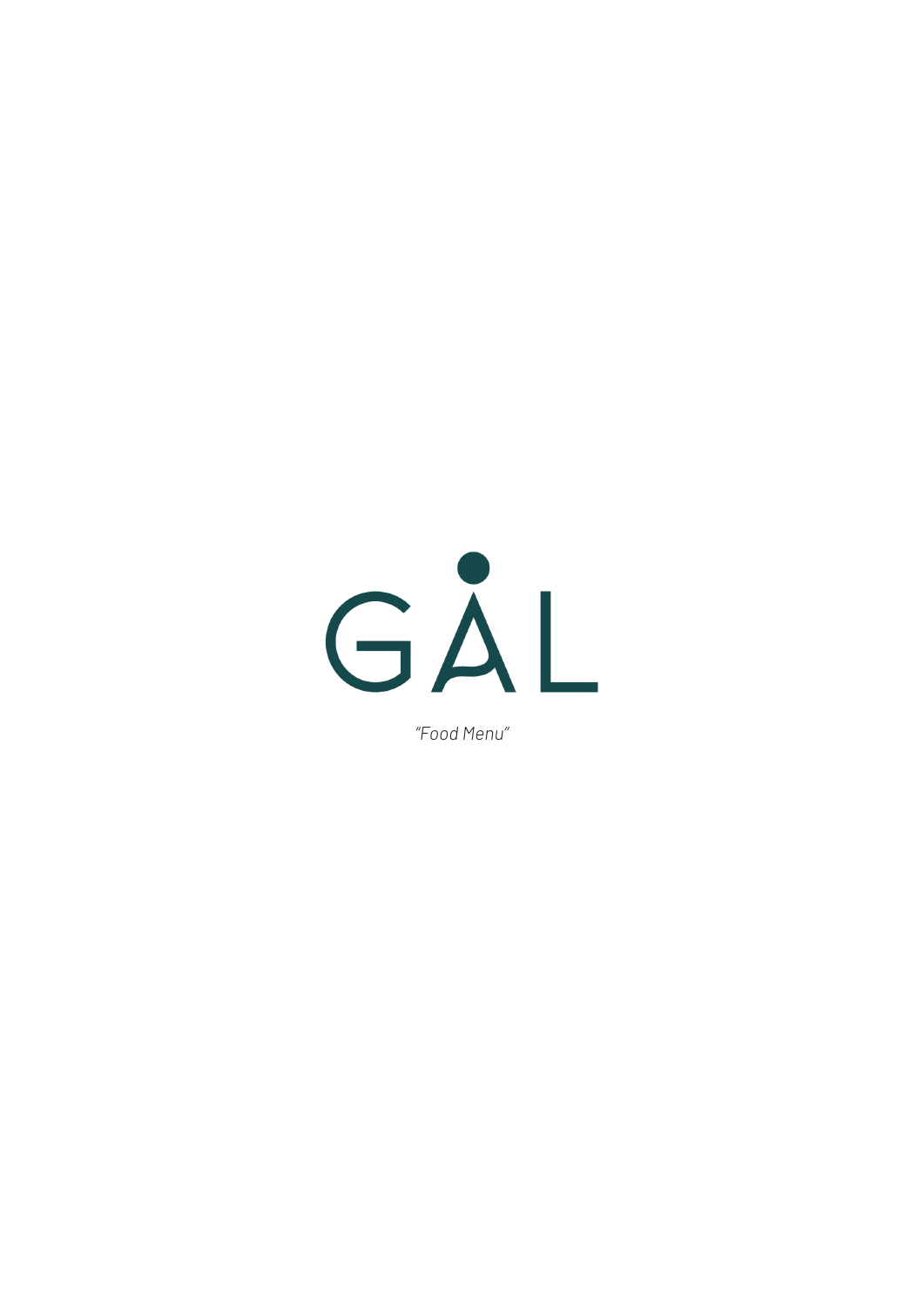## **RAW**

| Caviar (30g - 50g - 125g) (6)<br>Blinis, boiled egg, parsley, capers, shallots, sour cream               | <b>MP</b> | Langoustine Carpaccio(S)<br>Olive oil and choice of salt (Himalayan or Persian)                        | 180 |
|----------------------------------------------------------------------------------------------------------|-----------|--------------------------------------------------------------------------------------------------------|-----|
| Gillardeau Oysters (S)                                                                                   | 55        | Tuna Carpaccio (N)(Å)(G)                                                                               | 115 |
| Shallots, spicy sauce and vinegar                                                                        |           | Avocado cream, sesame seeds and soya                                                                   |     |
| Gold Oysters (S)                                                                                         | 74        | <b>Blue Prawn Carpaccio (S)</b>                                                                        | 140 |
| Shallots, spicy sauce and vinegar                                                                        |           | Pomagranate seeds, coriander and virgin olive oil                                                      |     |
| Tarbouriech Oysters (S)                                                                                  | 75        | Yellowtail Ceviche(6)                                                                                  | 95  |
| Shallots, spicy sauce and vinegar                                                                        |           | Avocado cream with citrus vinaigrette                                                                  |     |
| <b>Beef Tartare (G)</b>                                                                                  | 140       | <b>Misto Tartare (G)</b>                                                                               | 300 |
| Mustard vinaigrette with black truffle                                                                   |           | Seabass mixed with avocado, bluefin tuna, salmon tartare                                               |     |
| <b>Tuna Marin with Caviar</b><br>Bluefin tuna tartare with calvisius caviar, avocado<br>cubes and chives | 195       | Russian King Crab Leg(S)<br>Boiled king crab leg with lamb's lettuce, cherry tomato<br>and sweet corn. | 485 |

## **SALAD**

| Artichoke and Avocado (D)(V)(Å)<br>Steamed fresh artichoke, avocado, lemon, parmesan,<br>olive oil                          | 110 | Bodrum Feta (G)(V)(D)<br>Black kalamata olives, red onions, green peppers, cucumber,<br>tomatoes, oregano, capers, croutons, olive oil, feta cheese | 130 |
|-----------------------------------------------------------------------------------------------------------------------------|-----|-----------------------------------------------------------------------------------------------------------------------------------------------------|-----|
| Mercimek (D)(V)<br>Lentil salad with pickled vegetable and grilled halloumi                                                 | 78  | <b>GÅL Salad</b> (N)(D)(Å)<br>Steamed cauliflower infused with beetroot and saffron.                                                                | 85  |
| <b>Chicken Milanese (G)(D)</b><br>Chicken milanese cubes, valeriana leaves, sweet corn,<br>parmesan and mustard vinaigrette | 90  | Served on almond puree with roasted almond flakes,<br>apple and citrus dressing<br>Kale Salad(N)                                                    | 75  |
| Octopus "Gavurdagi" (S)<br>Slow cooked octopus with tomatoes, potato, onion, basil                                          | 140 | Kale salad with bulgur rice and homemade balsamic<br>dressing                                                                                       |     |
| Beetroot(N)(D)<br>Oven roasted beetroots, goat cheese cream, walnuts,<br>pistachios, orange and fennel                      | 76  |                                                                                                                                                     |     |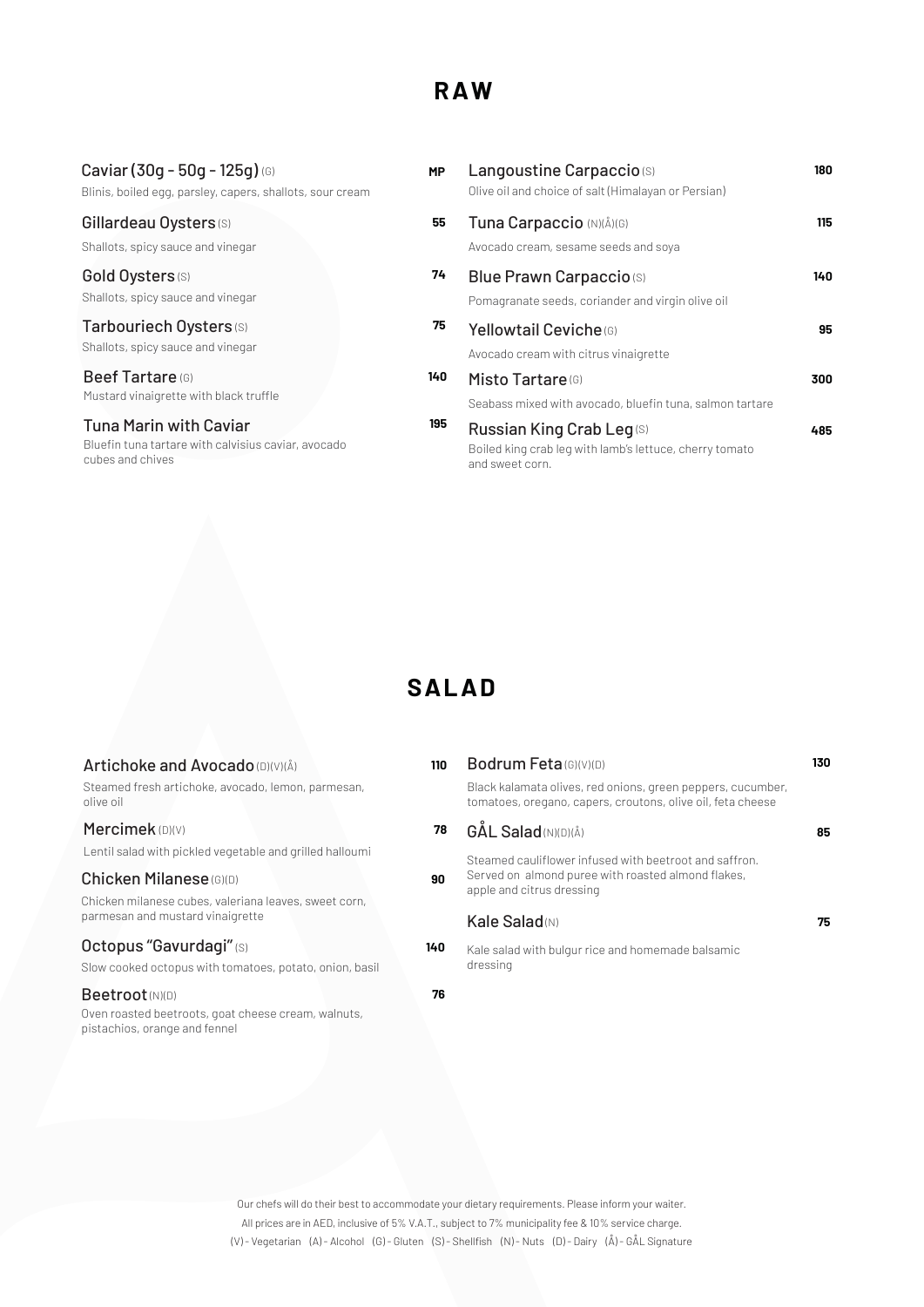## **APPETIZER**

### **COLD**

| <b>Burrata Contadina</b> (D)(V)                                                | 135 | Bresaola Della Valtellina (D)                                                            | 94 |
|--------------------------------------------------------------------------------|-----|------------------------------------------------------------------------------------------|----|
| Datterino tomatoes marinated with olive oil, crutons<br>and fresh basil on top |     | Air-cured beef with rucola and buffalo ricotta cheese                                    |    |
| <b>Beef Carpaccio (D)(Å)</b>                                                   | 130 | Watermelon & Feta (D)(V)(Å)(N)<br>Freshly cut watermelon with feta cheese, mint dressing | 65 |
| Fresh truffle, arugula, parmesan shavings, mustard<br>vinaigrette              |     | and almonds<br><b>Sweet Pepper</b> (D)(V)(Å)(N)                                          | 70 |
| Mozzarella Caprese(D)(V)                                                       | 105 | Steamed sweet pepper with feta cheese, balsamic                                          |    |
| Buffalo mozzarella with beef tomatoes, fresh oregano<br>and basil, olive oil   |     | reduction, dates vinaigrette and sesame seeds                                            | 68 |
| Hummus Selection (D)(V)(N)                                                     | 78  | Ottoman's Sarma (Å)                                                                      |    |
|                                                                                |     | Stuffed grape leaves with mixture of rice and herbs                                      |    |

### **HOT**

### Potato & Leek Soup<sup>(D)</sup> 58

potato hummus served with pide

Creamy potato & leek soup, topped with crispy leeks and smoked paprika

Cacık, plain hummus, beetroot hummus and sweet

### Escargot (S)(D) 82

Oven roasted snails, garlic, shallot, chives, parsley, butter and bread

### Calamari Fritti (S)(G) **80**

Zucchini fries, chilli pepper, tartare sauce with saffron

#### Aubergine Parmigiana (G)(V)(D) **86**

Pan fried eggplant, mozzarella cheese, parmesan, basil, house special tomato sauce

### Gamberetti Guvec (S)(Å)(D)(G) **87**

Stewed prawns with garlic, parsley and green chilli peppers

### Tantuni **<sup>235</sup>** (G) (Å)

Speciality of Turkish Cuisine made of beef tenderloin with live presentation

# (D) **58 Zucchini Mücver** (D)(G)(V) **75**

| $\mathbf{2}$ | Fried grated zucchini mixed with vegetables and feta<br>cheese served with cacik dip<br>Avocado King Crab (S)(D)(G)<br>Avocado stuffed with boiled king crab, parmesan, | 128 |
|--------------|-------------------------------------------------------------------------------------------------------------------------------------------------------------------------|-----|
|              | béchamel and hollandaise sauce                                                                                                                                          |     |
| 0            | Beef Ribs (G)(N)<br>Slow-cooked short rib cubes served on sweet chilli<br>sauce with sesame seeds and coriander cress                                                   | 85  |
| 6            | Mussels Provencal (A)(S)<br>Sautéed mussels, garlic, chili pepper, parsley, white                                                                                       | 85  |
| 7            | wine, tomato sauce<br>$K$ ofte $(G)(D)$                                                                                                                                 | 95  |
| 5            | Lamb meatballs with herbed yogurt and burned tomato<br>butter                                                                                                           |     |
|              | Fried Mozzarella (G)(V)(D)                                                                                                                                              | 78  |
|              | With Arrabiata sauce                                                                                                                                                    |     |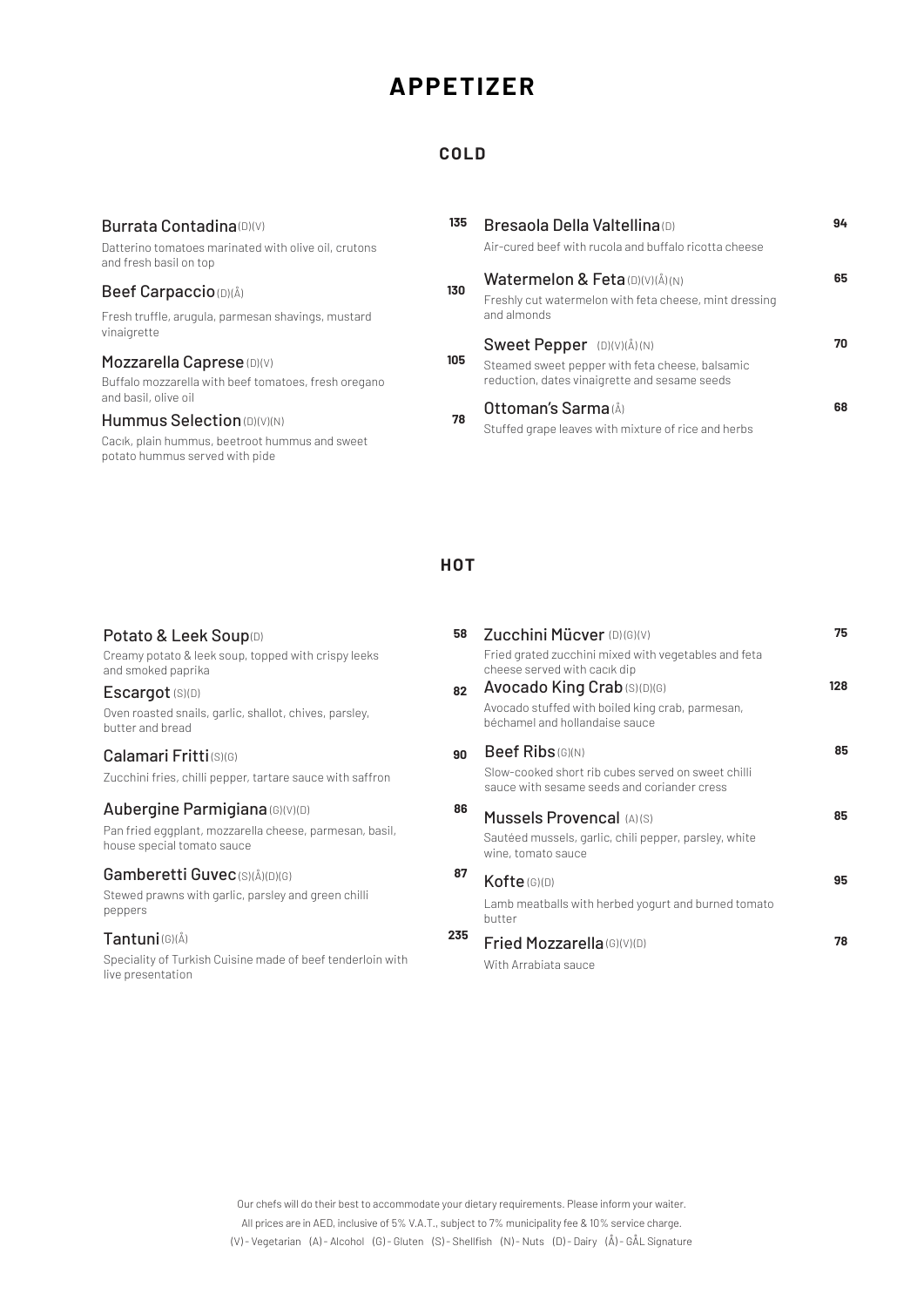## **PIZZA**

### Lahmacun (G)(D) **118**

Ground lamb meat, onions, garlic, parsley, tomatoes, onions and sumac

### Carpaccio Pizza with Truffle (G)(D) **185**

Beef carpaccio, arugula, parmesan, truffle, toasted carasau bread, house special mustard sauce

### **Truffle Pizza** (G)(V)(D)

Fior di latte cheese, parmesan cream with shredded fresh black truffle

| (D)                                                             | 118 | Spicy Salami(G)(D)                                                                | 140 |
|-----------------------------------------------------------------|-----|-----------------------------------------------------------------------------------|-----|
| t, onions, garlic, parsley, tomatoes,                           |     | Fior di latte cheese, tomato sauce, spicy salami, fresh<br>chilli, olive oil      |     |
| <b>zza with Truffle</b> (G)(D)                                  | 185 | Burrata(G)(V)(D)                                                                  | 155 |
| rugula, parmesan, truffle, toasted<br>use special mustard sauce |     | Burrata cheese, black olives, datterino tomatoes, basil,<br>olive oil and oregano |     |
| (G)(V)(D)                                                       | 164 | Margherita(G)(V)(D)                                                               | 78  |
| e, parmesan cream with shredded                                 |     | Fior di latte cheese, tomatoes, basil, parmesan, olive oil                        |     |

## **PASTA**

| Ravioli with Spinach & Ricotta (G)(V)(D)<br>Buffalo ricotta, spinach, parmesan, cherry tomato,<br>parmigiano, tomato sauce | 110       | Spaghettone Vongole & Bottarga (G)(D)(S)<br>Parsley, garlic, chili pepper, basil, cherry tomato, red<br>mullet bottarga                              | 175 |
|----------------------------------------------------------------------------------------------------------------------------|-----------|------------------------------------------------------------------------------------------------------------------------------------------------------|-----|
| Paccheri with Pecorino & Truffle (G)(V)(D)<br>Pecorino cheese and fresh black truffle                                      | 135       | Gnocchi(G)(N)(D)<br>Served with your choice of:<br>Pesto   Aurora   Bolognese   Arrabbiata   Tomato                                                  | 75  |
| Manti(G)(D)<br>Handmade Turkish dumplings, ground beef, onions,<br>dripped yogurt, melted butter with red peppers          | 115       | Tagliatelle Truffle & Mushrooms (G)(V)<br>Oyster and porcini mushroom with truffle pesto                                                             | 135 |
| Papardelle with Veal Ragu & Truffle (G)(D)<br>Veal ragu with fresh black truffle and parmesan                              | 155       | Risotto Wild Mushrooms (A)(D)<br>Wild shiitake, oyster, shimeji, dried porcini, truffle oil,<br>parmesan, parsley, onion, garlic and butter          | 140 |
| Linguine Seafood(G)(D)(S)<br>Mussels, clams, langoustine, prawn, squid, garlic, parsley,<br>chilli and datterini tomatoes  | 185       | Ravioli Tartufo (G)(V)(D)<br>Triangle shaped ravioli filled with ricotta cheese,<br>pesto tartufo, truffle in parmesan - pecorino cheese,            | 165 |
| Spaghetti Lobster (G)(S)(A)<br>Parsley, garlic, chili pepper, basil, house special tomato<br>sauce                         | <b>MP</b> | finished with grated moliterno cheese<br>Squid Ink Tagliatelle (G)(S)(D)<br>Homemade squid ink tagliatelle with King Crab and fresh<br>cherry tomato | 235 |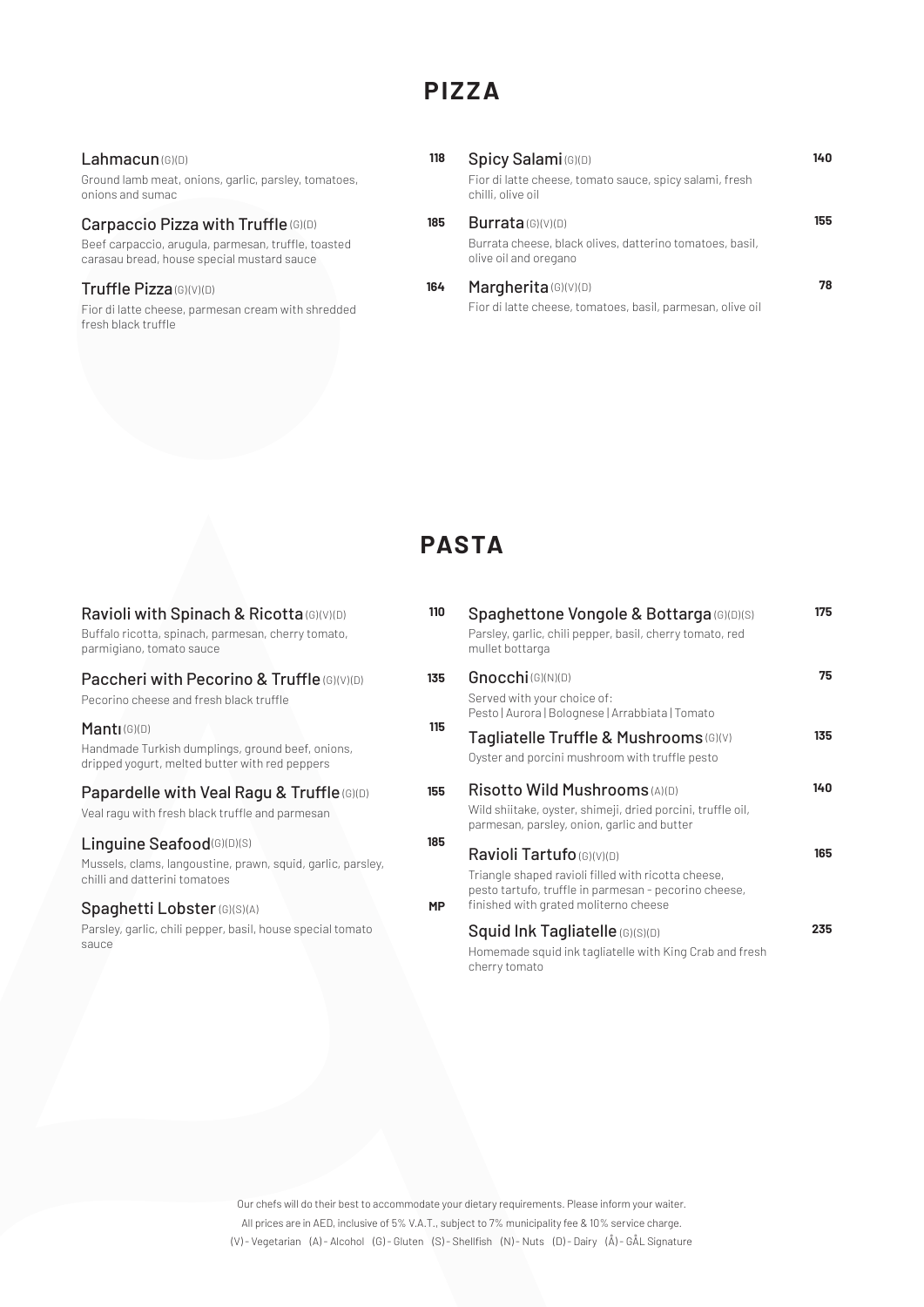## **MAIN COURSE**

| <b>Duck Confit (G)</b><br>Duck leg roasted with citrus and vegetables, served<br>with firik rice and orange slices                                                                            | 164        | <b>Veal Milanese</b> (G)(D)<br>Pan-fried breaded veal chop, arugula, cherry tomatoes,<br>parmesan and lemon                 | 338  |
|-----------------------------------------------------------------------------------------------------------------------------------------------------------------------------------------------|------------|-----------------------------------------------------------------------------------------------------------------------------|------|
| <b>Grilled Lamb Chops</b><br>Marinated with sweet onion, pepper paste and cherry<br>vinegar, served with roasted eggplant, aromatic<br>mediterranean olive oil and semi dried cherry tomatoes | 235        | Grilled Wagyu Tenderloin (D)<br>Charcoal grilled beef tenderloin wagyu grade 7, hand cut<br>potato chips, hollandaise sauce | 459  |
| Grilled Baby Chicken (Å)<br>Marinated with mustard and lemon                                                                                                                                  | 198        | $T - Bone(0)$<br>Charcoal grilled T-bone, rosemary, sage, garlic served<br>with grilled vegetables                          | 880  |
| Grilled Chicken Paillard (D)<br>Pounded chicken breast with mustard sauce<br>Ossobuco (G)(D)                                                                                                  | 175<br>295 | Japanese A5 Saroma Wagyu(N)(G)(Å)<br>Thinly sliced wagyu striploin with sautéed bok choy and<br>sesame soy sauce (250g)     | 750  |
| Braised veal shank, orzo pilaf, demi-glace sauce (450g)                                                                                                                                       | 295        | Mix Josper Grill Platter (G)<br>Saslik, lamb chops, baby chicken, wagyu sirloin, angus                                      | 1500 |
| Saslik (G)(D)(Å)<br>Traditionally marinated grilled beef fillet with onion<br>rings                                                                                                           |            | rib eye with grilled vegetables                                                                                             |      |

## **SEAFOOD**

| Mediterranean Octopus (S)(D)(Å)<br>Pan fried octopus with creamy potato, semi dried<br>cherry tomato, onion confit and aromatic oil                    | 210 | Crispy Organic Scottish Salmon (G)(N)(D)<br>Pan fried salmon, served on mashed green peas with<br>hollandaise sauce         | 245       |
|--------------------------------------------------------------------------------------------------------------------------------------------------------|-----|-----------------------------------------------------------------------------------------------------------------------------|-----------|
| Lobster Thermidor or Grill(S)(D)(N)(G)(A)<br>Lobster roasted in a wood-fire oven with shallots, butter,<br>parmesan, mustard, cream and béchamel sauce | МP  | Prawns Fra Diavola (S)(D)(G)(A)<br>Oven cooked prawns in garlic, chili, butter and lemon,<br>served with a parmesan risotto | 185       |
| Grilled Langoustines (S)(D)<br>Chili pepper, garlic, butter and lemon sauce                                                                            | 330 | Catch of the Day<br>Please ask your waiter for daily selection                                                              | <b>MP</b> |
| <b>Chilean Sea Bass</b><br>Slow cooked Chilean Sea Bass with mediterranean<br>sauce                                                                    | 335 |                                                                                                                             |           |

### **SIDE DISHES**

| <b>Fried Zucchini</b> $(G)(V)(D)$               | 34 | Sautéed Spinach with Garlic (V)   | 34 |
|-------------------------------------------------|----|-----------------------------------|----|
| <b>Fried Sweet Potatoes (D)(V)</b>              | 30 | Sautéed Wild Mushrooms (V)        | 56 |
| Mashed Potatoes (V)                             | 35 | <b>Grilled Vegetables (V)</b>     | 44 |
| $First$ Rice $(V)(G)(D)$                        | 35 | French Fries $(V)$                | 30 |
| Sautéed Broccoli with Garlic & Chili Pepper (V) | 34 | <b>Baby Fried Potatoes (V)(D)</b> | 34 |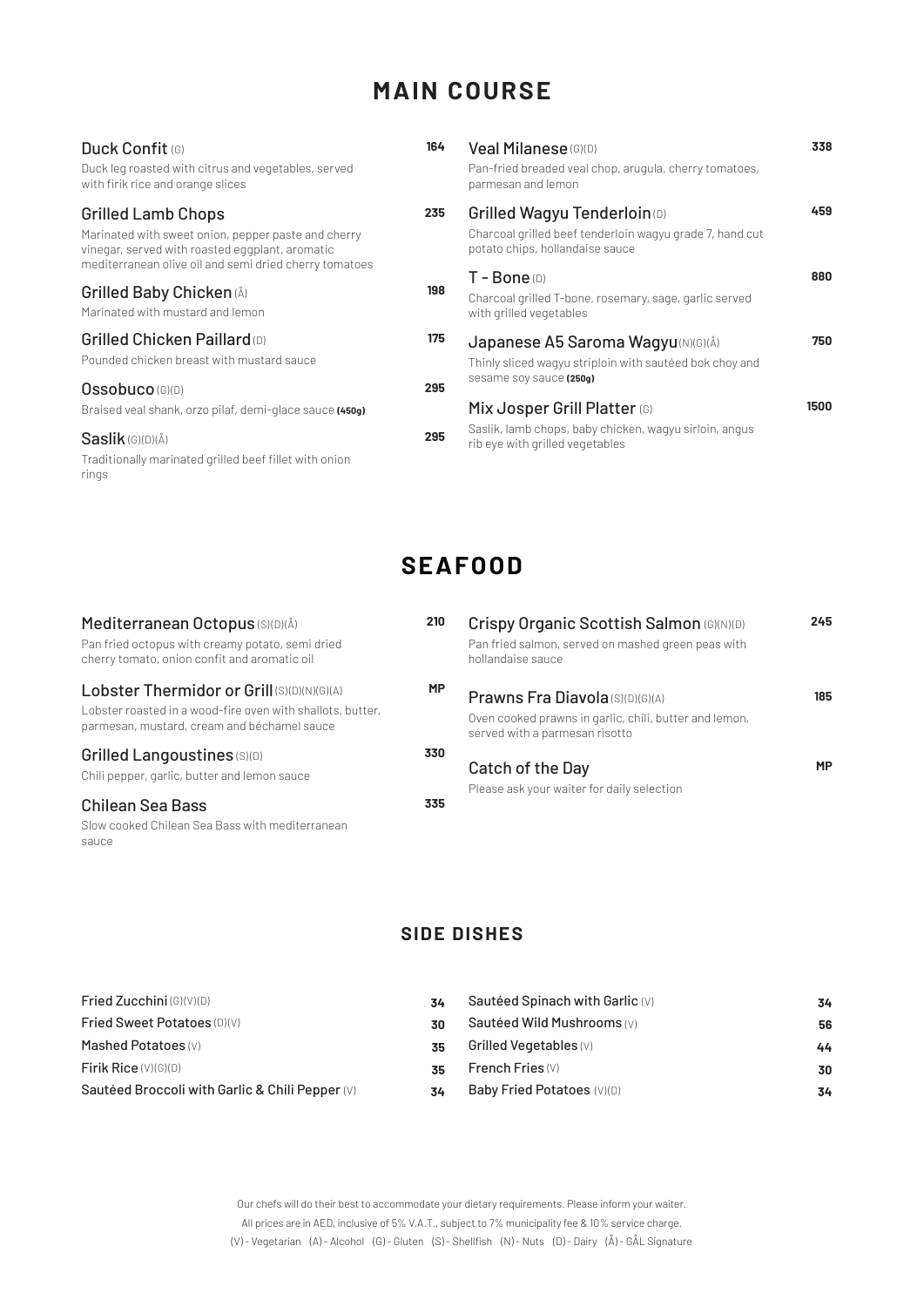## **DESSERT**

| Homemade Ice Cream (D)                                                                                       |    | <b>Homemade Sorbet</b>                                                                                                               |         |
|--------------------------------------------------------------------------------------------------------------|----|--------------------------------------------------------------------------------------------------------------------------------------|---------|
| $\cdot$ Vanilla                                                                                              | 96 | · Mango                                                                                                                              | 19      |
| · Pistachio                                                                                                  | 96 | · Strawberry                                                                                                                         | 19      |
| • Chocolate                                                                                                  | 86 | • Raspberry                                                                                                                          | 19      |
| · Hazelnut                                                                                                   | 86 | $\cdot$ Lemon                                                                                                                        | 19      |
|                                                                                                              |    | • Passion Fruit                                                                                                                      | 19      |
| Tiramisu(D)(A)(N)(G)<br>Savoiardi infused with coffee, layered with mascarpone<br>cream, flavored with cacao | 78 | Churros (G)(D)(N)<br>Traditional Spanish fried dough pastry (plain and with<br>cinnamon) served with caramel sauce and nutella sauce | 58      |
| Vanilla Cheesecake (G)(D)(N)<br>Vanilla cheesecake with plum compote                                         | 68 | <b>Nutella Cheesecake(G)(D)(N)</b><br>Cheesecake with chocolate hazelnut spread, raspberry<br>sorbet                                 | 68      |
| Vanilla Surprise (G)(D)<br>Sponge cake with vanilla meringue and<br>fresh strawberries                       | 95 | Paris Brest (G)(D)(N)<br>Choux pastery filled with hazelnut cream. Served with<br>pistachio ice cream and caramelized pecan          | 95      |
| Mille Feuille (G)(D)<br>Layered puff pastery, pastery cream with forest fruits                               | 65 | Apple Crumble (G)(D)(N)<br>Frangipane with vanilla ice cream                                                                         | 66      |
| Chocolate Fondant (G)(D)<br>Chocolate caramel fondant served with vanilla ice<br>cream                       | 68 | <b>Dessert Platter (G)(D)(N)(A)</b><br>Assorted desserts                                                                             | 450     |
| Carrot Cake (G)(D)(N)<br>Layered with orange flavred cream cheese, frosting<br>topped with walnut crubmle    | 65 | <b>Fruit Platter</b><br>Selection of seasonal fruits                                                                                 | 76 / 96 |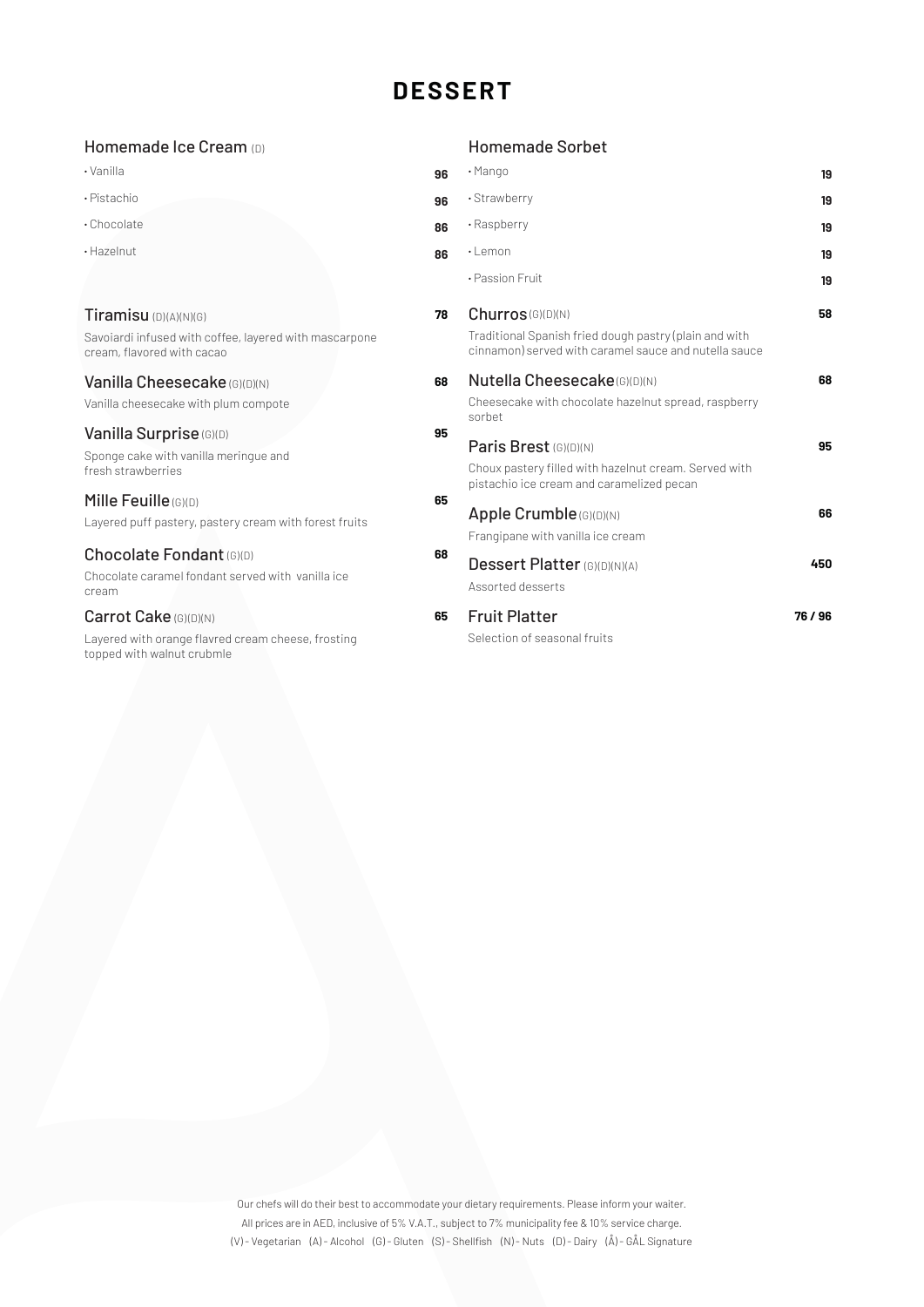